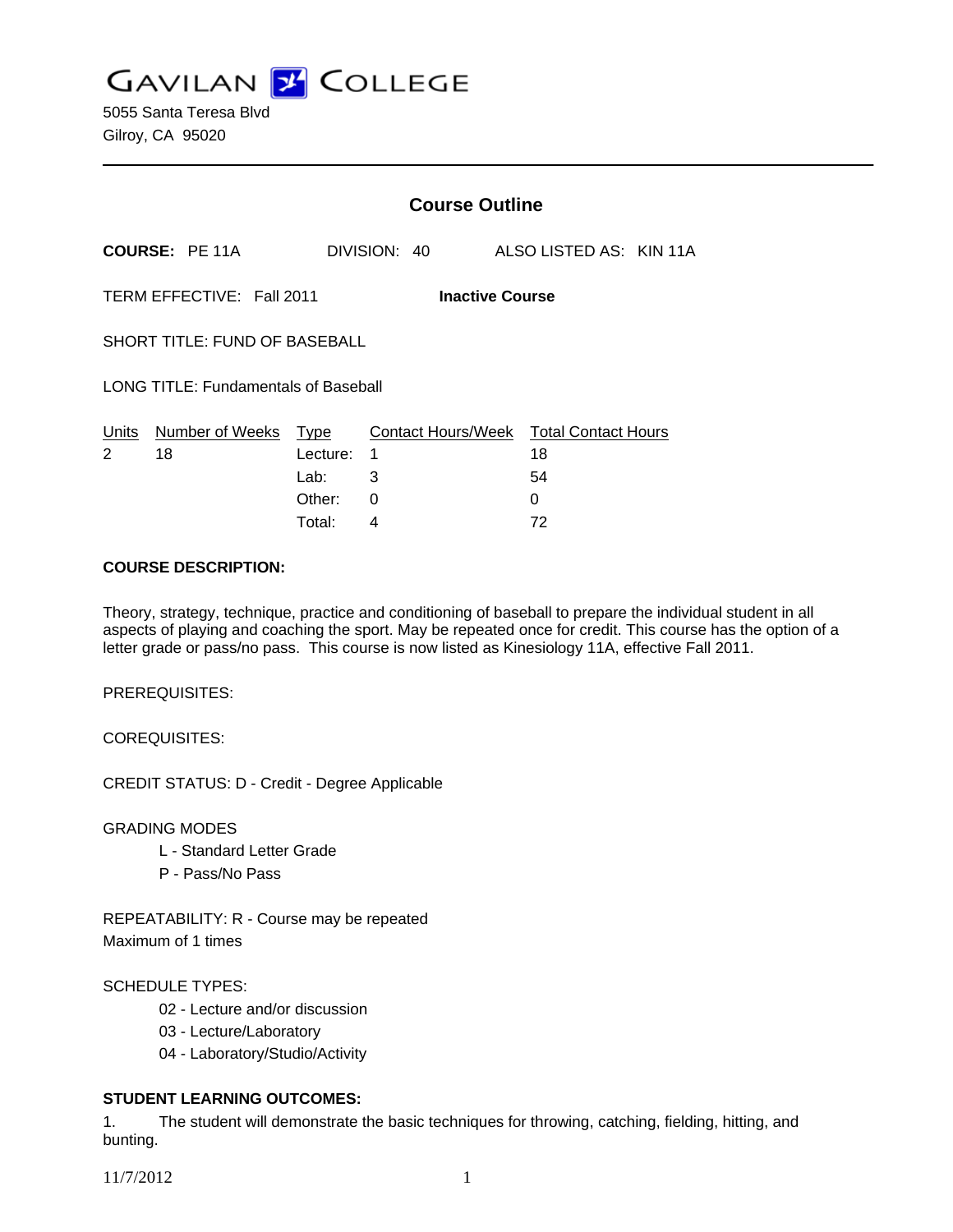ILO: 7, 2 Measure: skill test, performance

2. The student will discuss and demonstrate the proper mechanics for pitching, catching, base running, sliding, and base coaching.

ILO: 7, 1, 2, 4

Measure: oral report, written exam, role playing, demonstration

3. The student will recognize situations calling for the use of special offenses and defenses and react accordingly.

ILO: 7, 2, 1, 4

Measure: demonstration, exam

4. The student will explain the standardized rules of college baseball.

ILO: 2, 1, 7

Measure: discussion, written exam

## **CONTENT, STUDENT PERFORMANCE OBJECTIVES, OUT-OF-CLASS ASSIGNMENTS**

Inactive Course: 11/08/2010

This course is now listed as Kinesiology 11A, effective Fall 2011.

Curriculum Approval Date: 04/28/2008

12 Hours

Introduction and discussion of course syllabus and grading procedures. Equipment needs, conditioning, and stretching for baseball will be discussed. The essential fundamentals of throwing and catching; including stance, body and hand position, and the mechanics involved in each skill will be discussed and demonstrated. Students who repeat this class will become more proficient in basic skills through repetition of the drills in this course.

HW: An out of class assignment will be to watch a baseball game and write a description of the throwing and catching techniques.

SPO: Students will identify the proper equipment needs for baseball. They will demonstrate the correct methods of stretching and conditioning for baseball. Students will demonstrate and explain the basic fundamentals involved in throwing and catching a baseball.

#### 8 Hours

Basic hitting and bunting biomechanics will be presented through lecture, discussion, video, and guided practice. This will include the stance and proper arm, hand, and head position. The fundamental mechanics involved in the sacrifice bunt and bunting for a base hit will be presented. Students who repeat this course will become more proficient in executing the basic mechanics of hitting and bunting.

HW: Students will analyze pictures of various players' batting stances and make a list of the fundamental skills observed. They will use shadow practice to work on the proper fundamentals of a sacrifice and a drag bunt.

SPO: Students will recognize and demonstrate the techniques involved in hitting and in executing a sacrifice bunt and a drag bunt.

#### 8 Hours

Essential base running and sliding techniques will be described and demonstrated. The proper mechanics and team philosophy of base running will be presented. Philosophies and techniques for base coaching will be discussed. Students who repeat this class will be able to identify the difference between a primary and a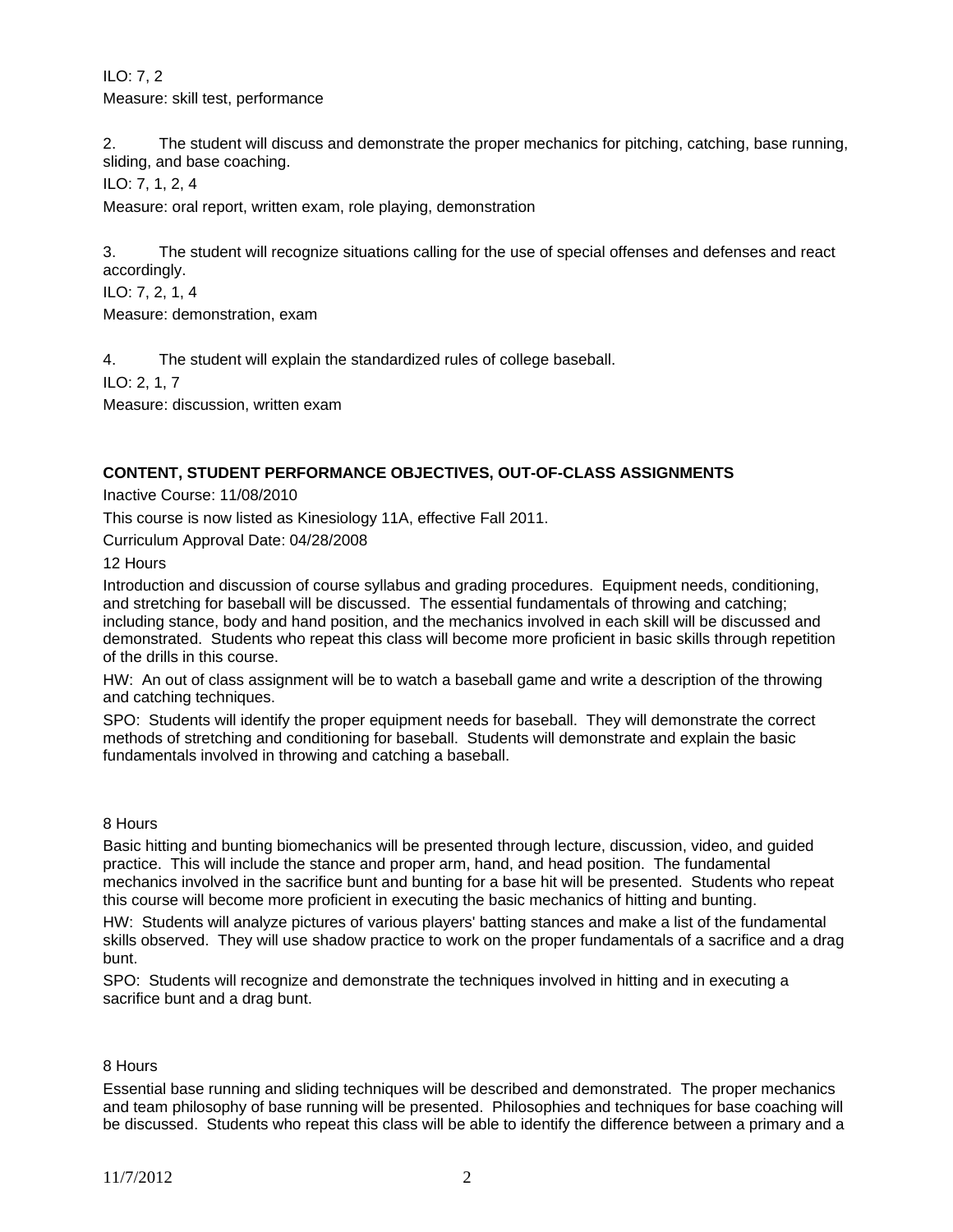secondary base running lead. They will explain to a first year student the strategies involved in base coaching and will become more skilled as a base coach through practical experience.

HW: Students will explain the techniques used to perform a bent leg and a head first slide. They will create an outline of the primary responsibilities, duties, and verbal and hand commands involved in base coaching.

SPO: Students will discuss, explain, and perform base running and sliding skills. They will explain and demonstrate the primary responsibilities, duties, and verbal and hand signals involved in base coaching.

#### 8 Hours

Introduction to the basic mechanics and techniques involved in pitching. Sequential drills and video will be utilized to help students with their form. Basic catching techniques and the responsibilities of the catcher will be presented. Set-up, giving a target, blocking balls, and throwing techniques to bases will be included. Practical situational drills will be provided. Students who repeat the course will become more proficient in their pitching and catching fundamentals through repetition of drills in a supervised setting. They will critique a first year student's techniques and provide feedback.

HW: Students will watch two videos on the fundamentals of pitching and catching and critique them for the class. They will practice the proper footwork used for making throws to first, second, and third base from the catcher's position.

SPO: Students will explain and demonstrate the basic mechanics involved in pitching. They will discuss the basic responsibilities of the catcher and demonstrate the basic techniques used by a catcher, including setup, giving a target, blocking balls, and throwing to bases.

## 12 Hours

Basic infield and outfield play, including fielding routine ground balls and fly balls. Where and when to throw and how to use the cut and relay will be covered. Practical application in game situations will be discussed and practiced. Defensive situations, philosophies, and strategies involved in defending the bunt, double steal, rundowns, and pick-off plays will be presented. Basic offensive strategy and philosophy involving the bunt, steal, and hit and run plays will be presented through classroom lecture, on-field instruction, and drills. Students who repeat the class will mentor a first year student who is playing their same position.

HW: As an out of class assignment, students will watch at least one American or National League playoff game and write down how many bunts, double steals, rundowns, and pick-off plays they observed and describe the situation. They will describe, in writing, the strategies involved in the bunt, steal, and hit and run play.

SPO: Students will diagram cut and relay patterns for each infield and outfield position. Students will demonstrate their ability to apply basic offensive and defensive strategies in practice and scrimmage situations.

#### 8 Hours

Review of hitting and bunting principles. Lecture, discussion, and video on the basic rules of the game. The opportunity to practice the skills learned throughout the class will be provided in game-like situations. Students who repeat this class will be provided with the opportunity to umpire scrimmages and therefore apply the rules.

HW: Students will read two case studies in the NCAA Baseball Rules Book and write their interpretation of the ruling and in what game situations the ruling might come into play.

SPO: Students will recognize typical bunt situations and apply the appropriate skills. They will analyze and interpret case studies in the standard rule book.

#### 12 Hours

Interclass play; where the student will utilize their playing skills, base coaching, and the rules of the game; will be provided. Umpiring situations will also be included. Semester review and skill evaluation. Students who repeat the class will be provided with leadership opportunities.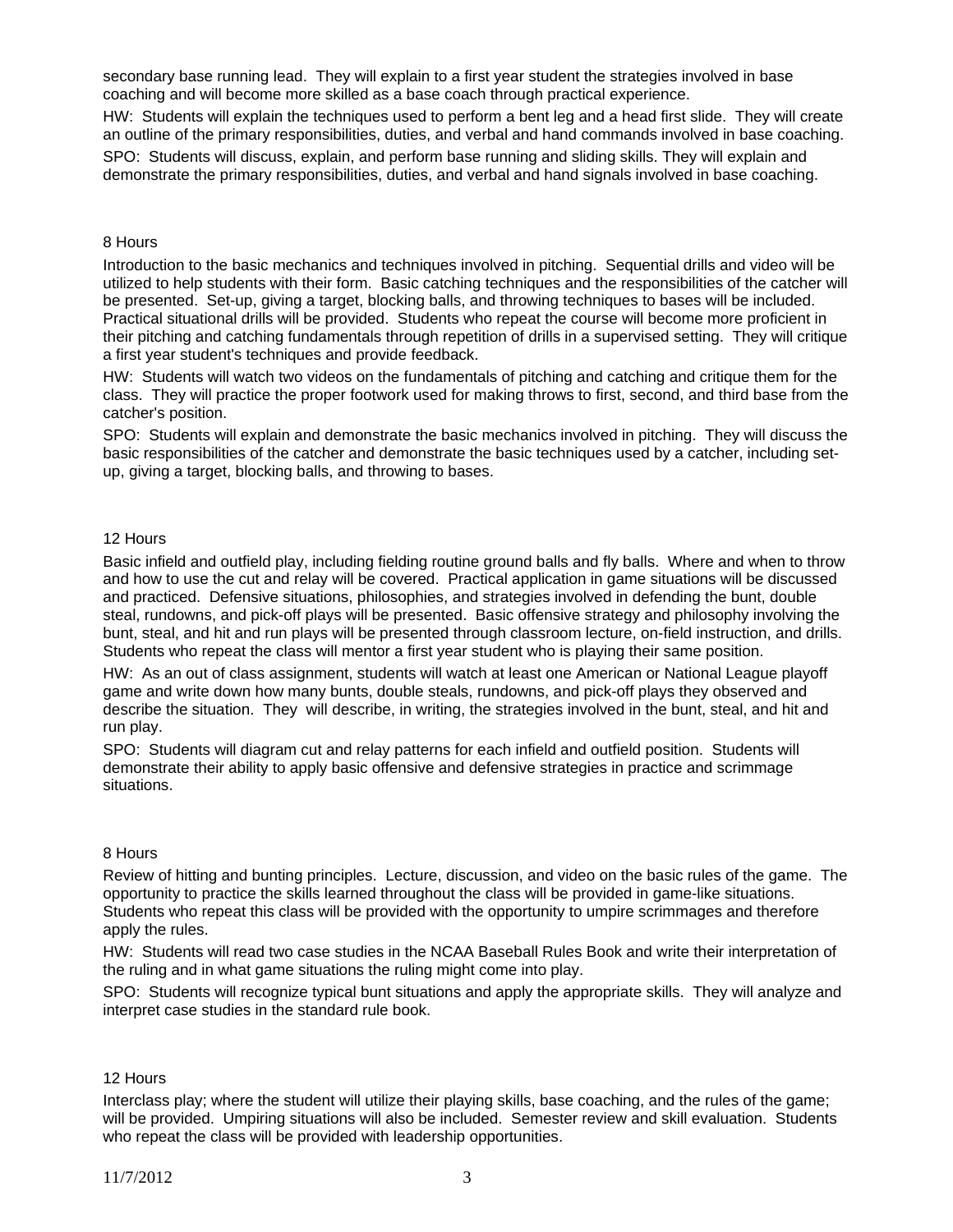HW: Students will describe, in written and oral form, at least two of the many skills introduced in class. They will critique their work as an umpire, including rule interpretations.

SPO: Students will demonstrate their playing skills, base coaching skills, and application of offensive and defensive strategies during interclass play. They will umpire at least one interclass game.

2 Hours

Final examination. Practical and/or written.

## **METHODS OF INSTRUCTION:**

Lecture, demonstration, guided practice, video analysis and interpretation, group discussion.

## **METHODS OF EVALUATION:**

The types of writing assignments required: None The problem-solving assignments required: None The types of skill demonstrations required: Performance exams The types of objective examinations used in the course: Multiple choice True/false Matching items **Completion** Other category: Requires student participation The basis for assigning students grades in the course: Writing assignments: 0% - 0% Problem-solving demonstrations: 0% - 0% Skill demonstrations: 30% - 50% Objective examinations: 10% - 20% Other methods of evaluation: 30% - 40%

## **REPRESENTATIVE TEXTBOOKS:**

## **ARTICULATION and CERTIFICATE INFORMATION**

 Associate Degree: CSU GE: IGETC: CSU TRANSFER: Transferable CSU, effective 200370 UC TRANSFER: Transferable UC, effective 200370

# **SUPPLEMENTAL DATA:**

Basic Skills: N Classification: A